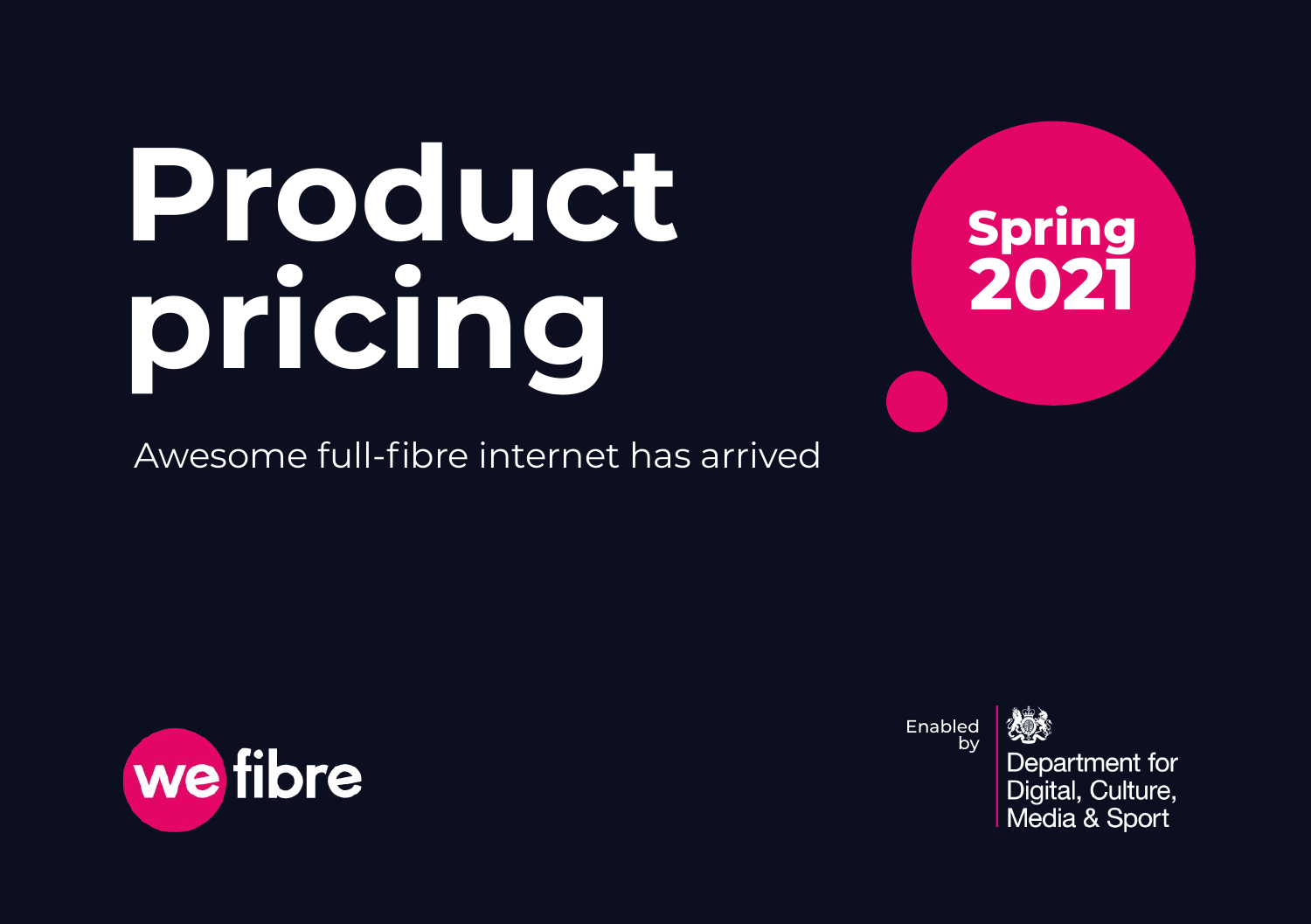# **1Gbps internet, no price hikes, ever.** we fibre

|                                                                    |               | <b>With grant funding</b> | <b>Without</b><br>grant funding |  |               |               |
|--------------------------------------------------------------------|---------------|---------------------------|---------------------------------|--|---------------|---------------|
| Package                                                            | 12 month term | 1 month rolling term      | Install fee                     |  | 12 month term | Install fee   |
| Gig Home                                                           | £20           | £30                       | £0                              |  | £20           | From E49      |
| <b>Gig</b> Micro business & sole<br>traders (5 or less employees)* | £20           | £30                       | £0                              |  | £20           | From E49      |
| <b>Gig</b> Businesses (6 or more<br>employees)                     | £60           | £72                       | £0                              |  | £60           | $From$ $£149$ |
| Dedicated leased line                                              | <b>POA</b>    | <b>POA</b>                | <b>POA</b>                      |  | <b>POA</b>    | <b>POA</b>    |

\*proof of number of employees may be required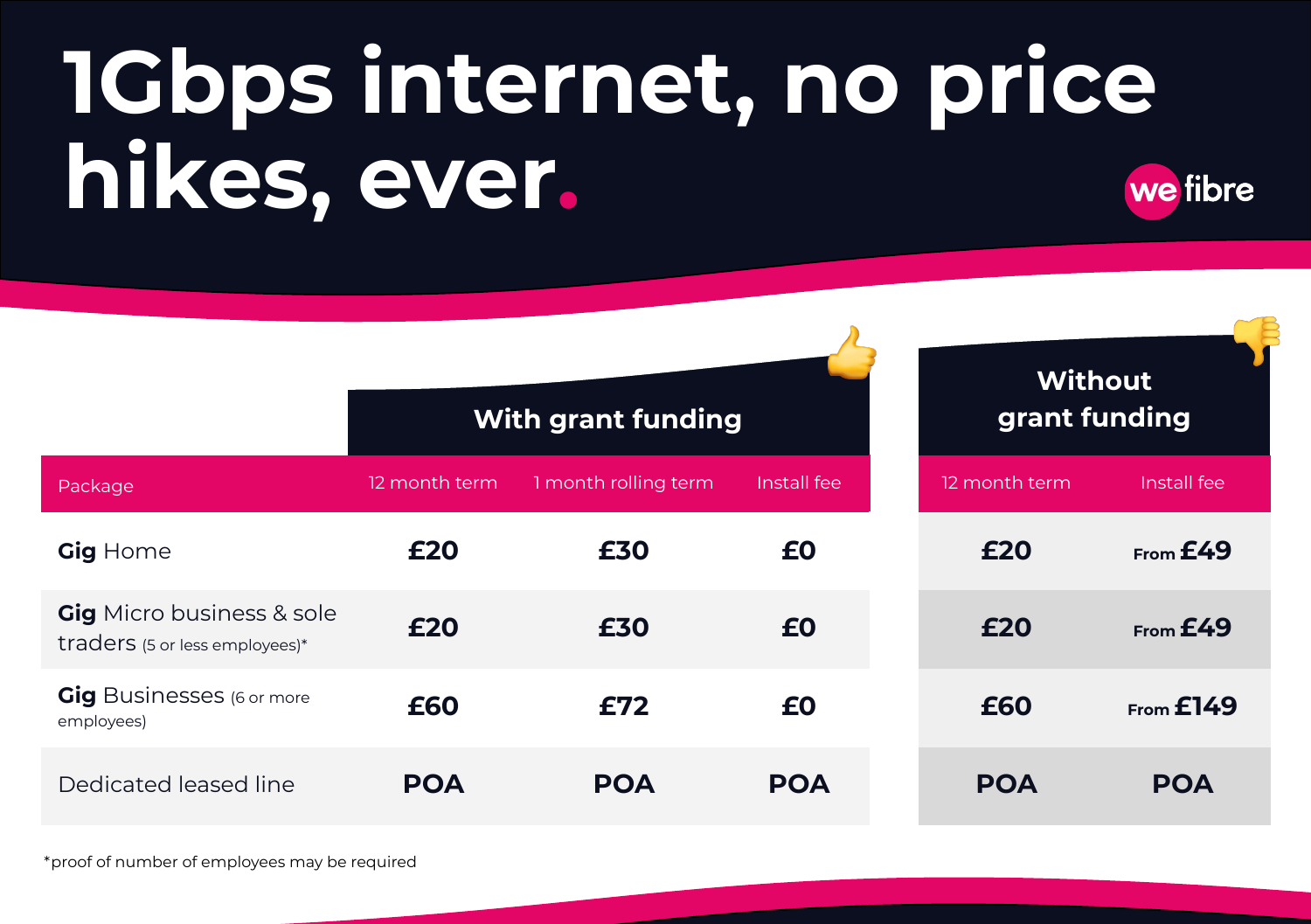# **Introducing VoIP, a landline, without the landline.** we fibre



**VoIP (Voice over Internet Protocol) uses your fibre internet, to make calls seamlessly, using your existing handset.**

|                                                 | 12 month term | 1 month rolling term | Install fee |
|-------------------------------------------------|---------------|----------------------|-------------|
| <b>Talk Basic</b>                               | £10           | £15                  | £10         |
| <b>Talk</b> Pro (incl. 1000 mins*)              | £19           | £25                  | £10         |
| Bespoke business system<br>(2 or more handsets) | <b>POA</b>    | <b>POA</b>           | <b>POA</b>  |

\*to UK Mobile and Landline only



Call rates outside of our bundles are 5p/min to UK LL and 10p/min to UK Mob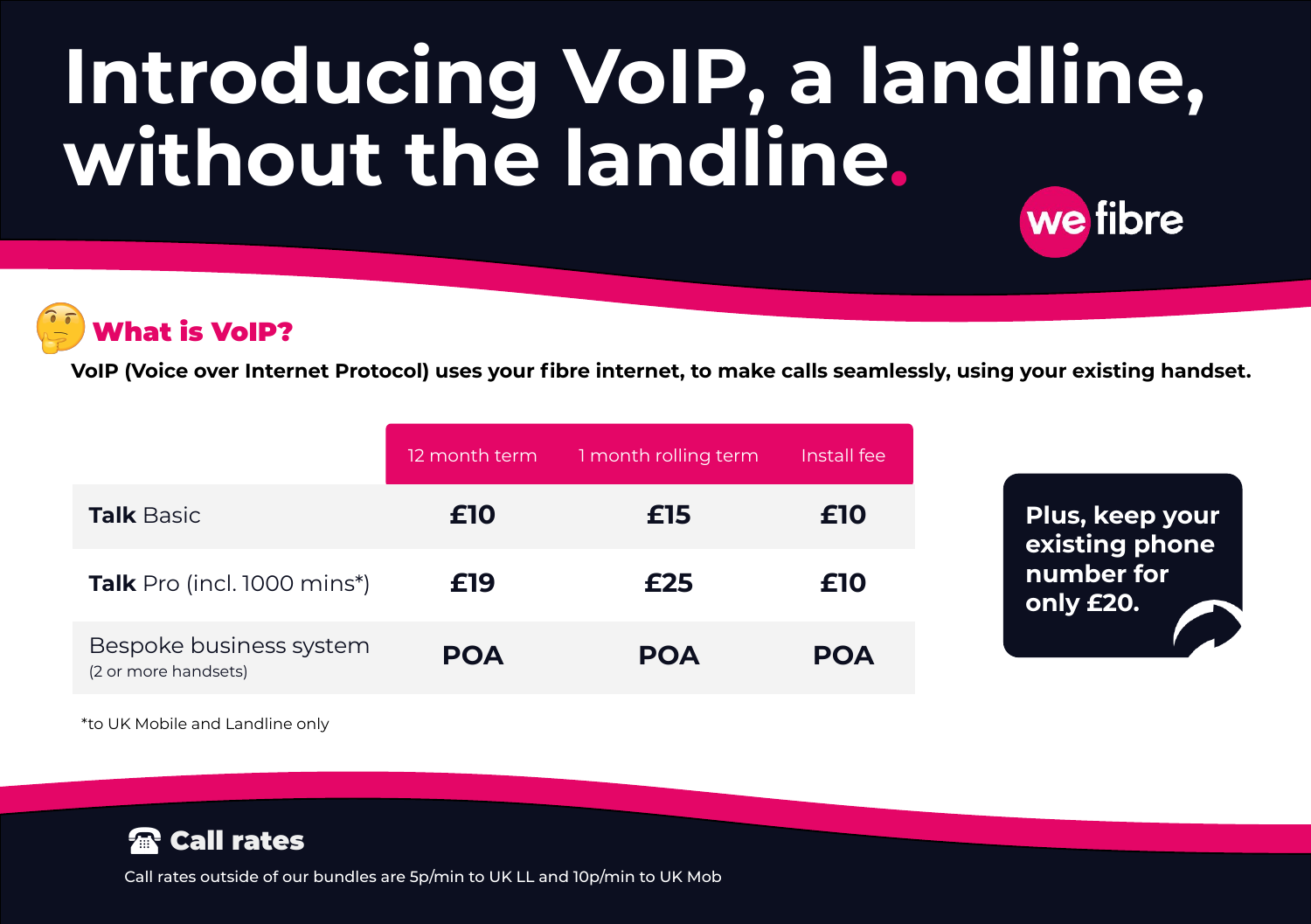

# **Service Level Agreements**



Average speeds, achievable by 50% of users, are 900Mb on a 1Gb connection. 900Mb speed is not achievable by a single device over wifi, for this speed a wired connection is required.

### **Sign up on wefibre.com and try us out commitment free!**

Our own fibre network can operate alongside your current broadband service so why not try us for free for 30 days. If you're not blown away by our **1,000Mbps** speeds, you can leave us free of charge - no hard feelings!